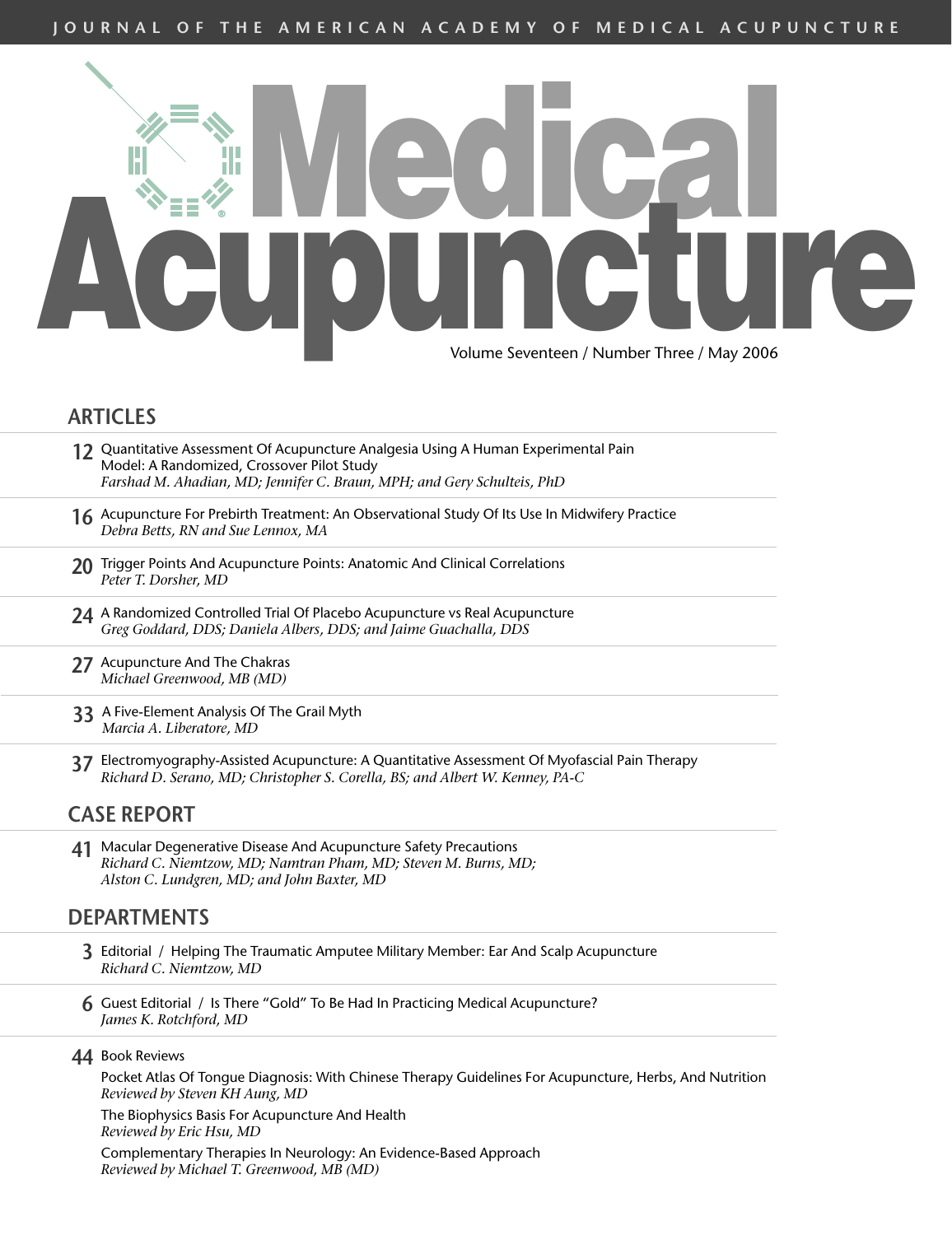# Acupuncture For Prebirth Treatment: An Observational Study Of Its Use In Midwifery Practice

*Debra Betts, RN Sue Lennox, MA*

#### **ABSTRACT**

*Background* Midwives in Wellington, New Zealand, observed that women receiving prebirth acupuncture consistently experienced efficient labors, reporting a reduction in the length of labor and medical intervention, specifically the use of epidurals, medical inductions, and cesarean deliveries.

*Objective* To undertake a naturalistic observational study of women receiving acupuncture as part of their antenatal care.

*Design, Setting, and Patients* Practices of 14 midwives recorded their prebirth acupuncture treatments over a 4-month period in 2004 in 169 New Zealand women who received prebirth acupuncture.

*Main Outcome Measures* Gestation at onset of labor, incidence of medical induction, length of labor, use of analgesia, and type of delivery. *Results* When compared with the local population rates, there was an overall 35% reduction in the number of inductions (for primigravida women, this was a 43% reduction); 31% reduction in the epidural rate; 32% reduction in emergency cesarean delivery; and a 9% increase in normal vaginal birth.

*Conclusions* Prebirth acupuncture appeared to provide some promising therapeutic benefits in assisting women to have a normal vaginal birth. A further randomized controlled study is warranted.

#### **KEY WORDS**

Acupuncture, Pregnancy, Labor, Analgesia, Cesarean Delivery

#### **INTRODUCTION**

Several studies have examined the effect of prebirth acupuncture treatment on women in labor. Kubista and Kucera 19741 used 4 acupuncture points weekly on primigravida women from 37 weeks' gestation until delivery. The acupuncture points used were ST 36 (Zusanli), GB 34 (Yanglingquan), KI 8 (Jiaoxin), and BL 62 (Shenmai). Their reasoning behind the acupuncture points chosen was because as a group, they would relax the women, tonify Qi, and improve circulation of blood to the pelvis.

These points were used with an even method for 20 minutes bilaterally with the women sitting. In this study, 70 women received acupuncture with 70 women acting as a control group. The women who volunteered to receive acupuncture had on average 3 treatments. For the purposes of the study, established labor was timed when the women began having regular contractions 10-15 minutes apart and measured the labor time from a cervical dilation of 3-4 cm until delivery. The acupuncture group had a mean labor time of 6 hours 36 minutes (control, 8 hours 2 minutes) from the onset of established contractions, and a mean labor time of 4 hours 57 minutes (control group, 5 hours 54 minutes) from 3-4 cm cervical dilation.

Lyrenas et al2 in 1987 compared the labor of 56 primigravida women who volunteered to receive acupuncture with 112 women who acted as a control group and 36 women who acted as a reference group. Despite stating in their study that the acupuncture points used were the same as those used in the study by Kubista and Kucera, these authors substituted SP 6 (Sanyinjiao) for KI 8 (Jiaoxin). They also used a different acupuncture method; although the women received bilateral acupuncture with an even method, they were lying on their sides so that each woman received acupuncture only for 10-15 minutes at each point. This is in contrast to the 20-30 minutes in the previous study.

The prebirth acupuncture was commenced at 36 weeks' gestation and patients received on average 5 acupuncture treatments. The commencement of labor was timed from admission to delivery. This study found that acupuncture did not shorten labor time for the women in the acupuncture group and concluded that acupuncture lengthened the delivery time, with the acupuncture group having a mean active labor time of 8 hours 30 minutes (control group, 7 hours 40 minutes).

While the findings of this 2nd study conflict with those of Kubista and Kucera, it should be noted that the women who volunteered for the acupuncture group also agreed to have 2 lumbar punctures, 1 at 38 weeks' gestation and another 6 months after delivery. This may have influenced the range of women who agreed to participate in the acupuncture group. The 16 women from the reference group who received a lumbar puncture (with no acupuncture) had the longest mean labor time of 9 hours 30 minutes.

Zeisler et al3 used the acupuncture points GV 20 (Bai Hui), HT 7 (Shen Men), and PC 6 (Nei Guan) on 57 women who received acupuncture from 36 weeks' gestation; 63 women formed a control group. In analyzing the time women spent in labor, comparisons were made between the groups as to the median time spent in labor rather than the mean time as in the previous 2 studies. Their findings were that the acupuncture group had a median duration of the first stage of labor of 196 minutes vs the control group time of 321 minutes. They concluded that "acupuncture treatment is a recommendable form of childbirth preparation due to its positive effect on the duration of labor, namely by shortening the 1st stage of labor."

#### **PREBIRTH ACUPUNCTURE IN CLINICAL PRACTICE**

Midwives in the Wellington region in New Zealand have been using prebirth acupuncture since 1997. It is taught as part of a series of specifically adapted workshops for midwives on the use of acupuncture in pregnancy and childbirth.

In clinical practice, prebirth acupuncture is offered to women as part of routine midwifery care, commencing around 36 or 37 weeks and given once weekly until delivery. A range of acupuncture points are generally used, with the prebirth formula being adapted to meet the indi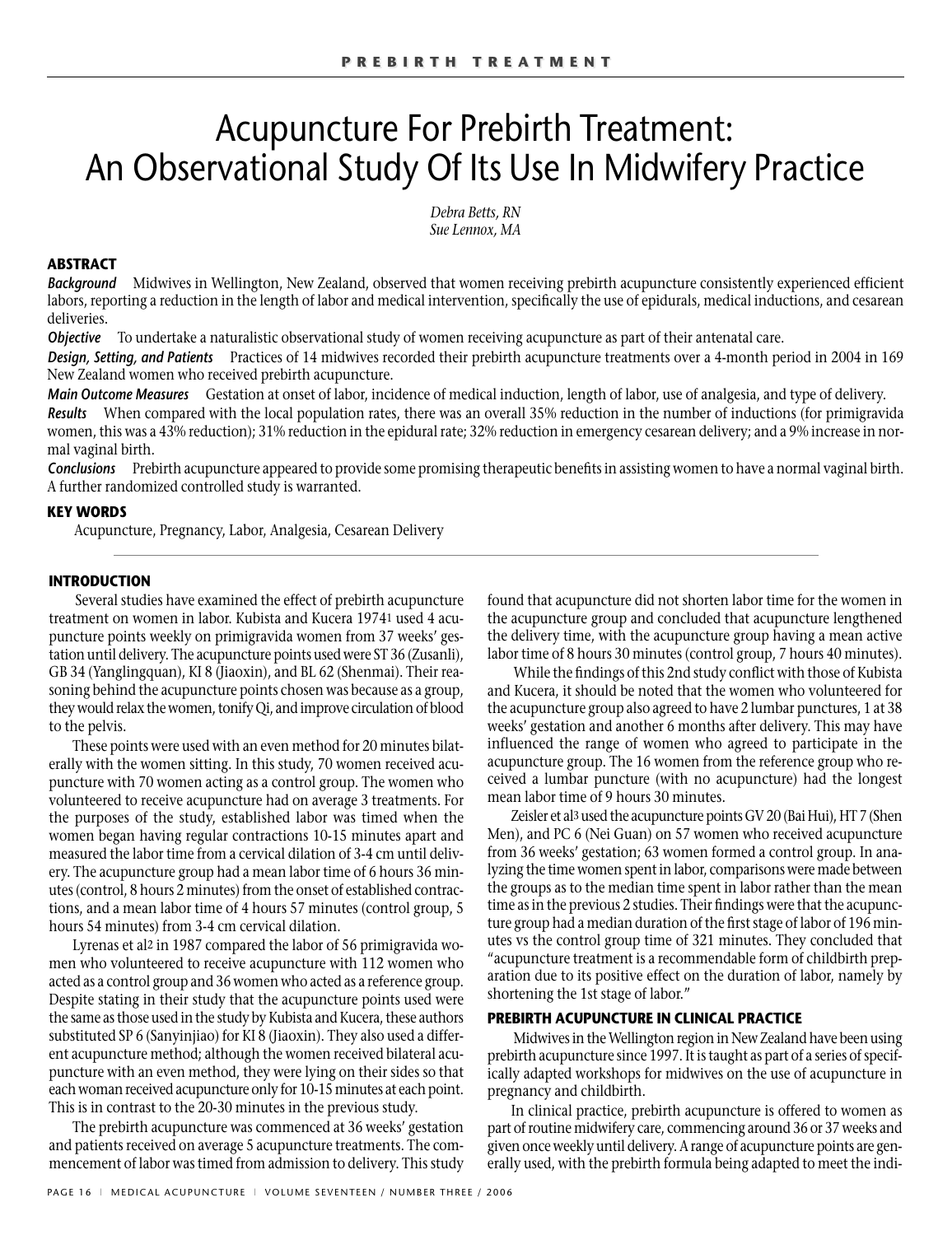vidual woman's requirements. Women receive the acupuncture either lying on their side for 20 minutes, in which case treatment is not bilateral, or sitting in a chair, in which case treatment is bilateral.

Feedback from midwives using acupuncture has consistently been that within their practices, it reduces the length of time women spend in labor, especially women having their 1st birth, and there is a notice-

wifery and acupuncture assessment. If they are required, points such as BL 60 (Kunlun) and LI 4 (Hegu) are usually added only to the final prebirth treatment.

- SP 6 (Sanyinjiao), needled with a perpendicular or oblique proximal insertion 1 to 1.5 cun. Used as a point to aid in cervical dilation.
- ST 36 (Zusanli), needled perpendicularly 1 to 1.5 cun. Used due to its

able reduction in medical intervention, including induction of labor, use of epidural anesthesia, and cearean delivery.

To investigate this feedback, a naturalistic observational study was set up in which 14 midwives recorded the acupuncture points used and the subsequent birthing outcomes for pregnant women over a 4-month period in 2004. A total of 169 women received prebirth acupuncture during this time, with 52.7% being primipara. Of the 14 midwives in the study, 9 offered acupuncture to all women in their care, 4 offered it only to primiparous women and women who had previously difficult births, and 1 was a midwife without her own clients who gave treatments to women at the request of their midwife.

#### **METHODS**

#### **Acupuncture Points Used**

As the purpose of this study was to examine prebirth acupuncture being used in clinical practice, midwives chose from a range of points; 4-6 points were usually used on the women at each treatment. The aim was to investigate prebirth acupuncture as it was being used with differential diagnosis rather than as a set of formulated points. The brand of needles used were Hwato 0.20 x 30 mm. They were inserted to a depth as outlined below in the needling section, and De Qi was obtained.

Figure 1 shows the points used on each woman as part of her prebirth treatment. It reflects the range of points used during the 3- 4 treatments by the midwives rather than the frequency of individual points used at each treat-







ment. Therefore, it can be seen that SP 6 (Sanyinjiao) was used on every women at some point in the prebirth treatments and that LI 4 (Hegu) was used on 55% of the women at some point in the prebirth treatment. Typically, the midwives used SP 6 (Sanyinjiao), ST 36 (Zusanli), and GB 34 (Yanglingquan) as a base for their initial treatments, adding in points from the "other" section (refer below) depending on both their midQi tonifying and blood nourishing properties.

- GB 34 (Yanglingquan), needled with a perpendicular or slightly oblique posterior insertion 1 to 1.5 cun. Used to help relax and soften the ligaments prior to labor.
- BL 60 (Kunlun), needled perpendicularly 0.5 to 1 cun or directed superiorly to join with Taxi KID-3, 1.5 to 2 cun. Used due to its descending action.
- LI 4 (Hegu), needled with a perpendicular insertion 0.5 to 1 cun. Used in the final prebirth treatment due to its action in promoting labor.

Points Included in the "Other" Category:

- KI 8 (Jiaoxin), needled perpendicularly 0.5 to 1 cun. Used due to its inclusion as a point for prebirth in the research by Kubista and Kucera.1
- BL 62 (Shenmai), needled with an oblique inferior insertion 0.3 to 0.5 cun. Used due to its inclusion as a point for prebirth in the research by Kubista and Kucera.1
- PC 6 (Neiguan), needled with perpendicular insertion 0.5 to 1 cun. Used to calm the mind.
- LR 3 (Taichong), needled in the direction of Yongquan KID-1, 0.5 to 1.5 cun. Used as a point to spread Liver Qi.
- DU 20 (Baihui), needled with transverse insertion 0.5 to 1 cun. Used as a point to calm the mind when used with Yintang (M-HN-3).
- M-HN-3 (Yintang), needled with the fingers of 1 hand: pinch up the skin over the point and with the other hand, needle transversely in an inferior direc-

rection 0.3 to 0.5 cun. Used as a point to calm the mind.

- CV 4 (Guanyuan), needled subcutaneously toward Zhongji REN-3 so as to avoid piercing the uterus. Used as a point to aid in cervical ripening.
- BL 67 (Zhiyin BL), needled with a perpendicular or oblique insertion directed proximally 0.1 to 0.2 cun. Used for its action in promoting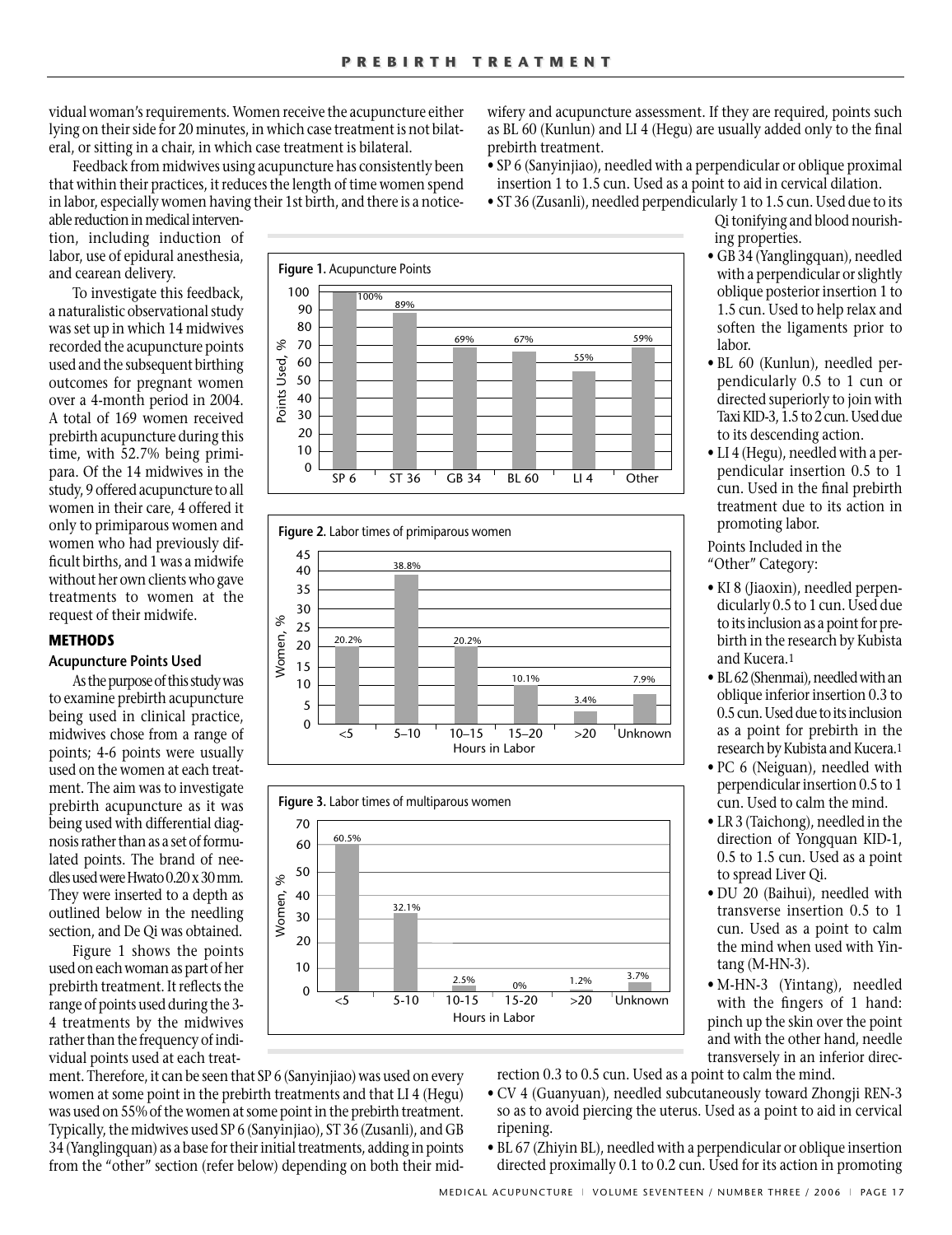the optimal position of the baby for birth. The use of moxa by a moxa stick would generally be used for the initial treatments, with needles being reserved for the final prebirth treatment.

#### **RESULTS**

#### **Prebirth Acupuncture and the Length of Labor**

The mean labor time was 9 hours for women having their 1st labor, with 59% of the women delivering within 10 hours (Figure 2).

The mean labor time was 4.7 hours for women birthing for the 2nd time, with 60.5% of women delivering within 5 hours (Figure 3).

From a clinical practice perspective, this is a significant reduction for midwives in the time women typically spend in labor, but it was a limitation of this study that it was not specified to the midwives as to when they should count the onset of established labor. This was in part because women are not usually routinely assessed by frequent cervical examinations or the onset of labor determined by the timing of contractions. Although we have no comparable figures available to contrast the acupuncture group other than midwifery opinion, it should also be noted that may be a mistake to limit study of prebirth acupuncture to the length of labor. Although this has been the focus of reported data in previous studies, the measurement of the time women spend in labor is difficult to consistently assess accurately. From a clinical perspective, the possible benefits of prebirth acupuncture may be related to the efficiency of labor and the reduced need for medical intervention, rather than a reduction of time women spend in labor.

#### **Prebirth Acupuncture and Medical Induction**

To compare the acupuncture audit group, the New Zealand Maternity statistics for 2003 were used for the Wellington region (Capital and Coast district health board).4 These statistics compared the audit group with the outcomes for women under the care of all Lead Maternity Carers. For the Wellington region, Lead Maternity Carers included midwife-only care, private obstetrician and midwife care, shared general practitioner and midwife care, and a maternity hospital high-risk team. The average age for women in the acupuncture group was 30.9 years compared with 31.3 years for the Wellington region. The proportion of women having their 1st birth in the acupuncture group was 52.7% compared with 45% for the Wellington region.

There was a 9-point percentage difference in the total number of inductions: 18% in the acupuncture group vs 27% in the Wellington





#### **DISCUSSION**

A Ministry of Health report released in 20025 expressed concern at the rising rate of cesarean deliveries in New Zealand – an increase of 2% from the previous year. In 1988, the combined emergency and planned cesarean rate in New Zealand was 11.7%; by 2002, this had risen to 22.7%. This report also mentioned a statement by the World Health Organization that there are no additional health benefits in having a combined cesarean rate greater than 10%-15%. The use of prebirth acupuncture was originally taught to midwives in a specified course due to their interest in providing pain relief to women during childbirth, and for use as an induction treatment. At followup seminars, it became evident that for midwives, it was the use of acupuncture prior to labor that provided the most useful benefits to their practice, reducing the time women spent in labor to more efficient labors, resulting in reduced medical intervention. This study was undertaken to explore these results.

region. This is a 35% reduction in the number of inductions for this audit group when compared with the Wellington region.

For women having their 1st birth, the audit demonstrated a 43% reduction in the induction rate when compared with the region (Figure 4).

With 82.2% of women in the acupuncture group coming into spontaneous labor, these data appear to support the midwifery feedback that having prebirth acupuncture reduced the chances of a woman requir-

ing a medical induction.

Women came into labor according to the normal distribution curve expected for the onset of labor, with 3% of women coming into labor before 38 weeks' gestation and 26% before 39 weeks. These data again support the midwifery feedback that prebirth acupuncture does not act by inducing early labor. **Prebirth Acupuncture**

## **and Epidural Use**

A reduction of 31% was seen in the use of epidural anesthesia for the acupuncture group (34.3%) when compared with the Wellington region (49.8%).

#### **Prebirth Acupuncture and Medical Intervention Rates**

The comparison was able to be made between midwifery-only practice in the Wellington region (LMC Midwives)4 and the acupuncture group.

A 5.4-point percentage difference is a 32% reduction in cesarean deliveries for the acupuncture group vs local midwifery practice. There was very little difference in the assisted delivery rate (including forceps and ven-touse delivery). There was, however, a 6.3-percentage point difference, or 9% increase, in normal vaginal births when compared with local midwifery practice (Figure 5).